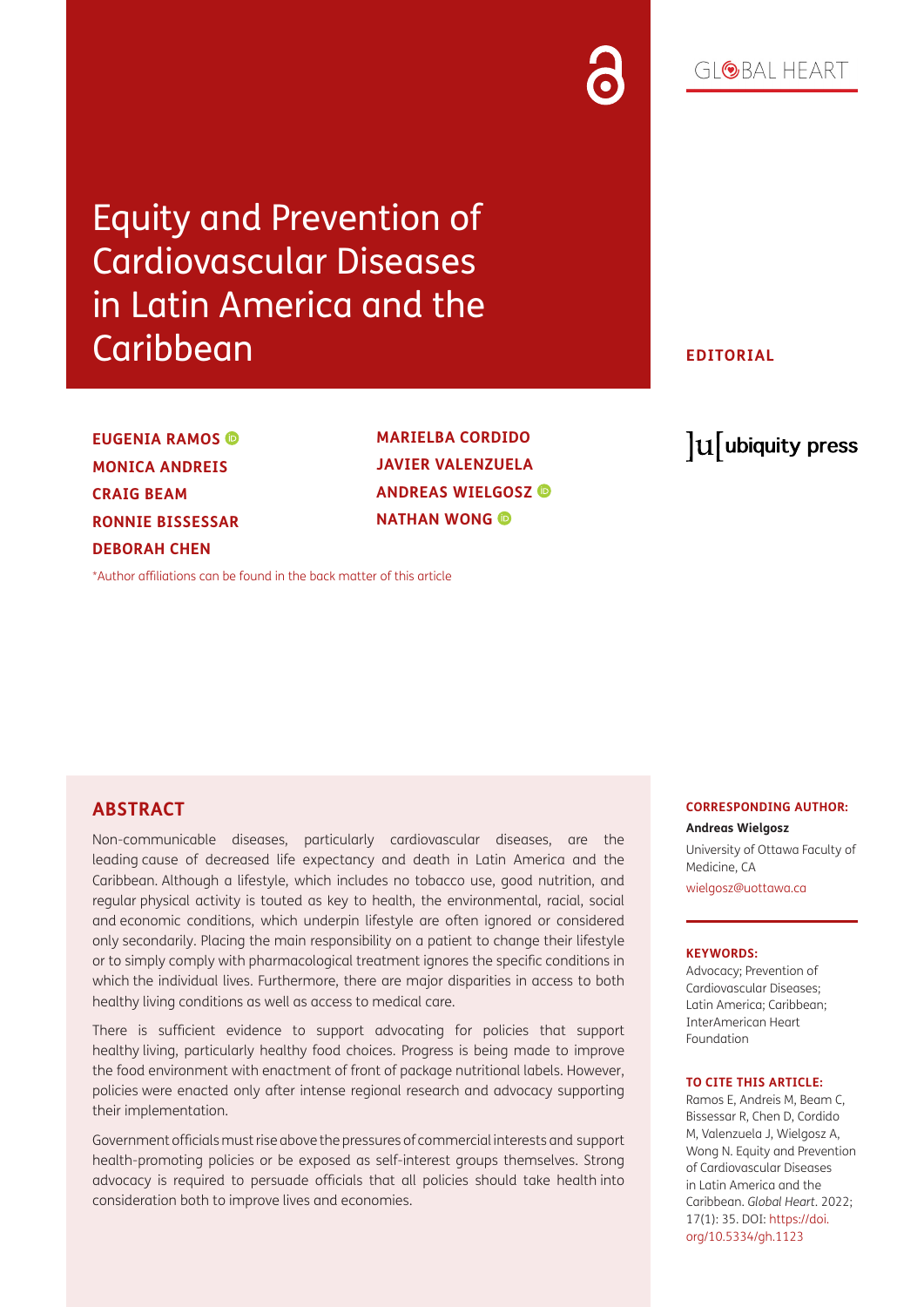Non-communicable diseases (NCD), particularly cardiovascular diseases (CVD), are the leading cause of decreased life expectancy and death in Latin America and the Caribbean (LAC) [1]. Although a lifestyle, which includes no tobacco use, good nutrition, and regular physical activity is touted as key to health, the environmental, racial, social and economic conditions, which underpin lifestyle are often ignored or considered only secondarily. Placing the main responsibility on a patient to change their lifestyle or to simply comply with pharmacological treatment ignores the specific conditions in which the individual lives. Furthermore, there are major disparities in access to both healthy living conditions as well as access to medical care. Access is predicated not only on availability but also on awareness, opportunity, and affordability, with significant disparities in each of these. Some demographic groups are affected more than others, notably Indigenous peoples, those of low socioeconomic status, women, and immigrants who are generally of a racial or religious minority group.

In 2017 the InterAmerican Heart Foundation, with support from the World Heart Federation, initiated a survey of the CVD and NCD policy landscape in the LAC region. The LAC Civil Society Scorecard project, currently being updated, gathered data from 12 countries about main indicators and policies affecting CVD, related NCD, and their main risk factors [\[2\].](#page-2-1) The study revealed that few countries measure inequities in morbidity and mortality rates due to NCDs and that a lack of information on care gaps for primary and secondary prevention and for treatment is common. Few countries have information about the proportion of their at-risk population that has periodic medical checkups and/or know their risk factor levels, even after events such as heart attacks. Most countries do not adequately measure the quality of care provided to patients. Only four countries had legislation mandating CVD medicines at fully affordable prices or at no cost, while three had only some provisions in place to address access and cost. These data likely signal widespread inequities and low standards of care that are often not even measured, let alone prioritized for improvement.

There is, however, sufficient evidence to support advocating for policy interventions that ban the marketing of unhealthy foods and beverages to children and inform consumers about critical nutrients such as sugar, salt, saturated and trans fats. However, progress is slow. Expectations are high that governments, whether local, regional, or national, will prioritize and act on policies supporting health. Since ratification of the WHO Framework Convention on Tobacco Control (FCTC) in 2005, many countries in the region have enacted comprehensive tobacco control laws, most recently Bolivia [\[3\]](#page-2-2). New laws address health warnings, advertising bans and higher tobacco taxes as well as smoke-free environments in workplaces and public spaces but it is necessary to advance on these policies faster.

Progress is being made to improve the food environment with enactment of front of package nutritional labels (FOPL) in Chile, Ecuador, Peru, Mexico, Uruguay and now Argentina [\[4\]](#page-2-3). FOPL effectively convey information to consumers, improving their ability to make healthier choices while also inducing reformulation of products by manufacturers. However, policies were enacted only after intense regional research and advocacy supporting their implementation.

Oftentimes, however, even after being provided with the best scientific evidence and strong recommendations, governments succumb to pressures from commercial interest groups blocking or reversing important public health decisions. In Jamaica, an earlier vote supporting the 'high in' octagon FOPL model was reversed, likely due to industry interference. This decision was upheld by the Cabinet, leading Jamaica to vote against it [\[5\].](#page-2-4) In Brazil, the inter-ministerial commission in charge of coordinating FCTC implementation was excluded from the 9th meeting of the Conference of the Parties to the FCTC this past year [\[6\].](#page-2-5)

Government officials must rise above the pressures of commercial interests and support healthpromoting policies or be exposed as self-interest groups themselves.

Finally, another area of yet unmitigated inequities is the early detection and treatment of comorbidities associated with CVD. Unequal access, availability and cost of newer treatments are enduring barriers that have challenged countries in the region for decades.

Inequities must be addressed to meet the SDG 2030 goals [\[7\].](#page-2-6) With governments focused on economic priorities and limiting expenditures, budgets for health are at risk of being significantly curtailed. Furthermore, the return on investment in health is longer term and often too long to secure re-election, which is a priority for elected government officials. Therefore, strong advocacy is required to persuade officials that all policies should take health into consideration both to improve lives and economies.

Ramos et al. **2** *Global Heart* DOI: 10.5334/gh.1123